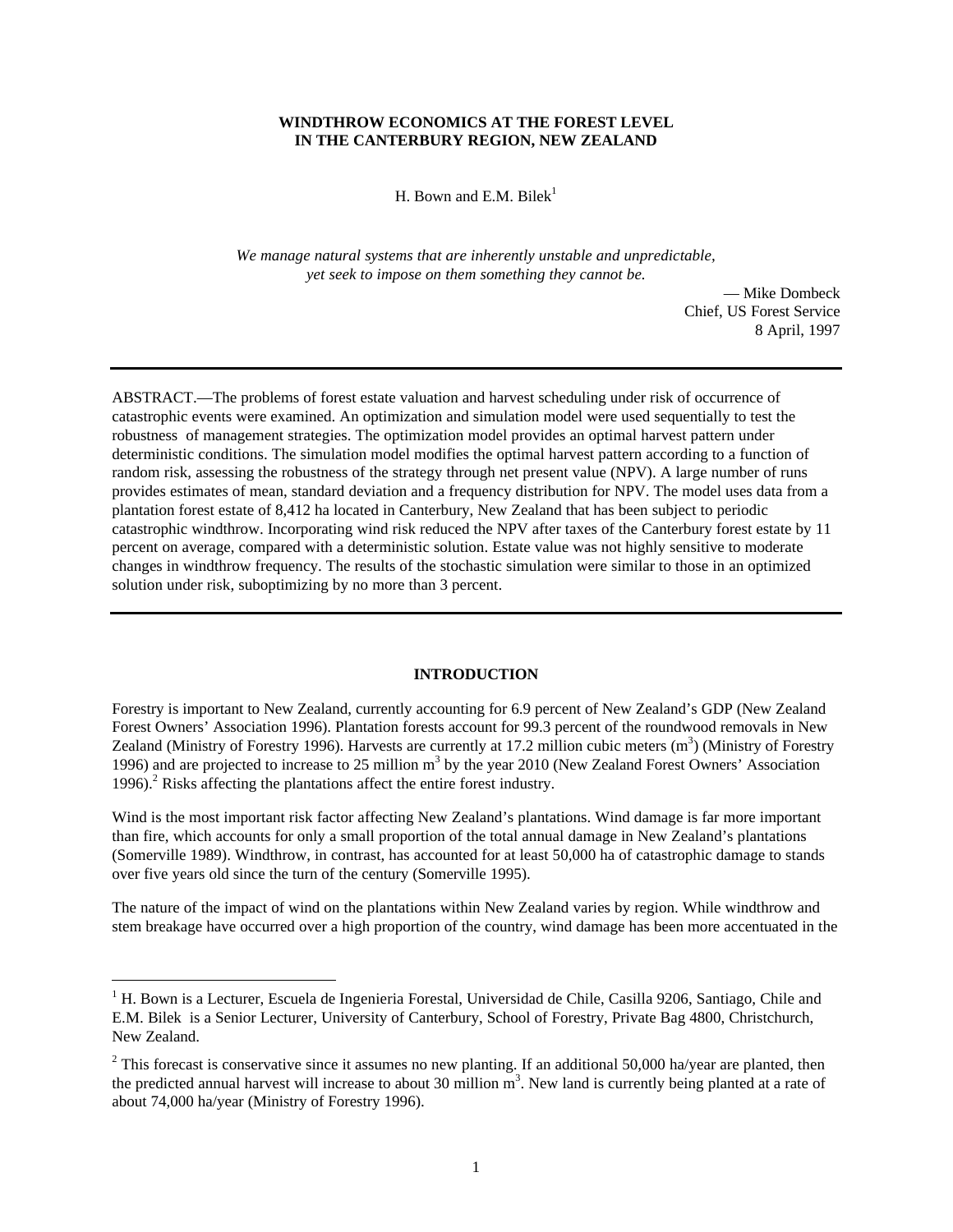Wellington, Canterbury, North Auckland, and Manawatu regions. Of these, Canterbury has suffered the most serious damage due to catastrophic loss (Sommerville 1989).

New Zealand lies within a belt of westerly winds circling the globe (Wards 1976). The most damaging winds in Canterbury come from the northwest. These are warm, dry (föhn) winds which, reinforced by the blocking effect of the Southern Alps, reach gale speeds (New Zealand Meteorological Service 1986). In August 1975, a 170 km/hr gust contributed to the blowdown of 6,000 ha. Northwest gales, often preceded by heavy rain, have caused damage in Canterbury in 1914, 1930, 1945, 1956, and 1975. In 1968, a tropical cyclone producing strong southwesterly winds resulted in 1,000 ha of windthrow (Thompson 1976).

Such storms can flatten forests and cause large management and logistical problems. Due to a lack of suitable infrastructure, the timber blown down in the 1945 storm was only partially recovered. The timber blown down in 1975 resulted in special marketing strategies to export to Japan and China. In addition, domestic sawlogs and poles were stockpiled under sprinklers for over two years (Turner 1989).

One local company reported that since the turn of the century, 90 percent of all timber harvested in the Canterbury plains has been following windthrow events (Studholme 1995). An examination of the age class distribution of a company's estate in the early morning and then in the afternoon of August 1, 1975 illustrates the impact of a major storm (Fig. 1).



Note that stands under 15 years old were not windblown, but that stands 30 years and older were almost completely windblown. The proportion of forest being windblown generally increases by age class. Wendelken (1966) reported scarce damage to plantations younger than 18 years after a 1964 storm in New Zealand. Similar trends have also been observed in the UK (Miller and Quine 1991).

Current models planning the evolution of forest estates usually address risk in a deterministic fashion (Somerville 1995). Risk is recognized through a constant average annual reduction in net stocked volume. Therefore, each year the forest area is reduced by a constant attritional factor representing the forest area that is partially or completely affected over the long term. Reed and Errico (1986) used this approach when dealing with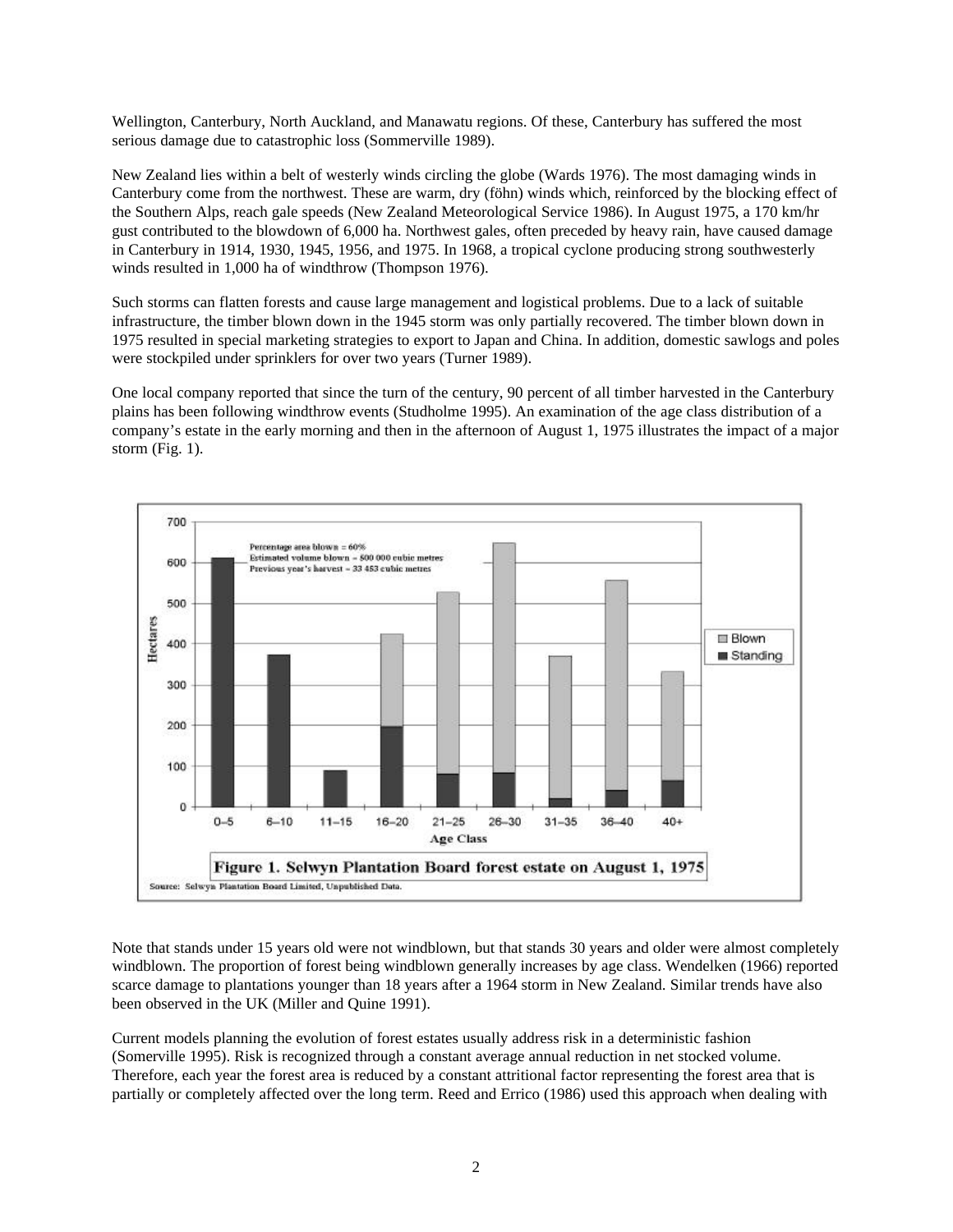fire risk in Canada. New (1989) reports that a 0.6-percent loss per annum due to wind has been used to account for windthrow in a New Zealand growth model. Sommerville (1995, p.463) notes:

With the exception of Canterbury, the regional average losses as catastrophic damage are quite similar at 0.20–0.26 percent of net stocked area lost per annum. Canterbury, however, has been subjected to very high levels of catastrophic damage.

Generalizations may be appropriate either over the entire country or over a long enough time period, or where wind losses are endemic, affecting a constantly small, predictable portion of the forest each year. However, such generalizations are not adequate in all regions. Nor are they adequate to assess the impact of major catastrophic events on an organization's financial or operational position over time. Because windthrow can result in sudden large economic losses and disrupt wood flows and harvest scheduling, tools are required that can aid decisionmakers in understanding and managing such risks.

This paper examines the harvest scheduling problem at the forest estate level by including random risk, and compares the results with a deterministic solution in a case study.

## **MODELING METHODOLOGY**

The methodology is divided in two parts: estate modeling and stochastic modeling. Estate modeling refers to the development of a mathematical model able to represent a forest estate over time. The stochastic component refers to a probability distribution function able to randomly represent the windthrow occurrence. Both components are integrated in order to achieve the research objectives. The system is shown in figure 2.



The models are compatible and use a common forest description. This description has two components: a forest estate description (areas by age class within crop types, yield and log assortment, costs, prices and some financial parameters) and a probability distribution function regarding windthrow damage (occurrence and intensity).

## **Forest Estate Modeling**

We used the forest description in a linear programming (LP) model in order to find an optimal solution, maximizing net present value (NPV). Standard constraints relating to conservation of area, as well as volume constraints and ending inventory constraints ensure that the resulting solution is believable. However, the LP model is deterministic; that is, it does not incorporate the random risk element of a major windstorm.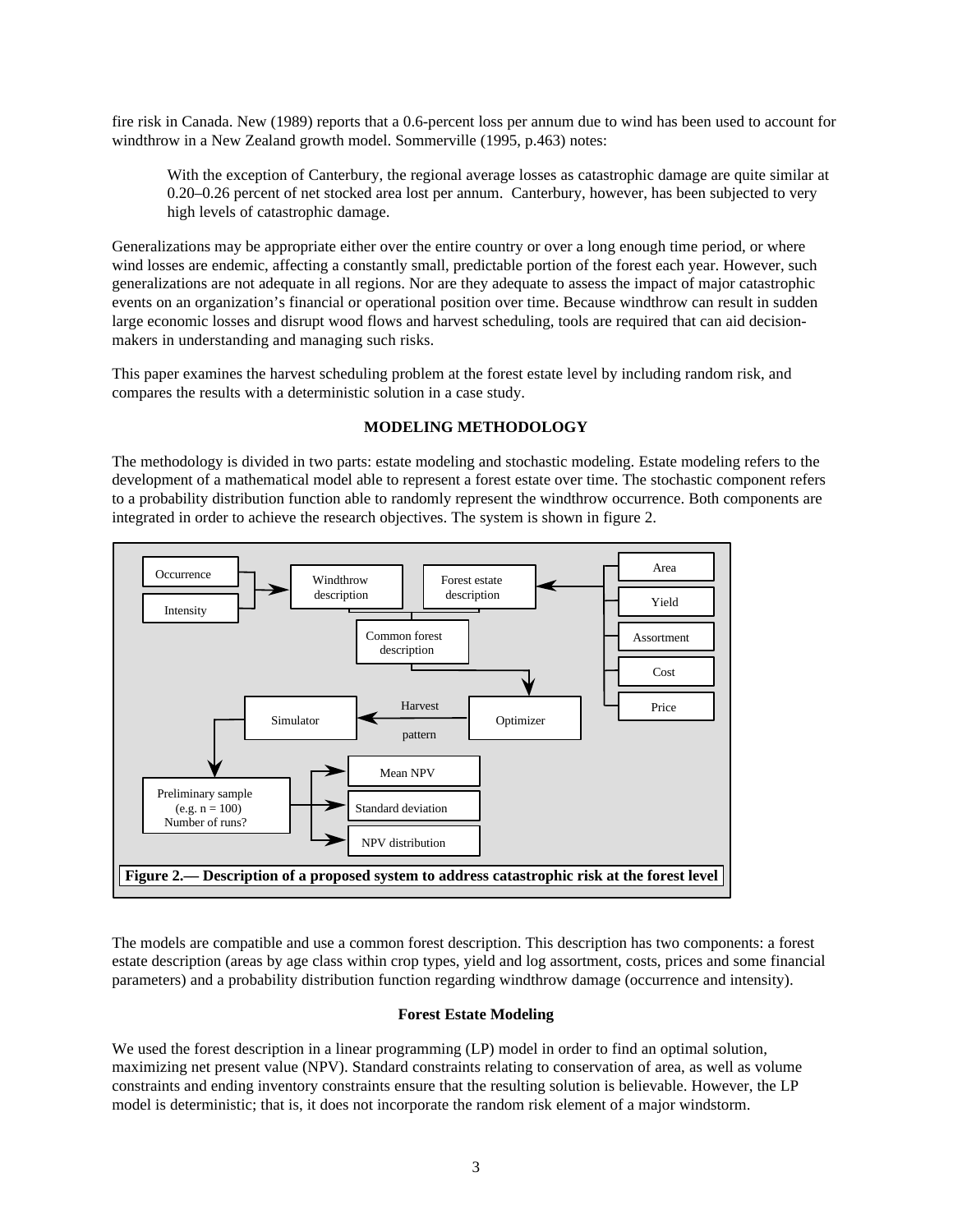#### **Stochastic Modeling**

The simulation model reshapes the solution from the optimizer according to "proportional rates" regarding the distribution of storm damage; that is, if a random storm occurs in simulation, we assume stands will be damaged according to their age and in the same proportions that age classes of Selwyn Plantation Board Limited (SPBL) were damaged in 1975.

We used historical data from Canterbury to create a probability distribution function representing the damage caused by windthrow at the forest level. The function describes frequency of occurrence and intensity of windthrow over time. We developed this function based on the approaches followed by Reed and Errico (1986) in Canada and Manley and Wakelin (1989) in New Zealand.

Occurrence is the time interval between two successive catastrophic windthrow events. This time span is obviously not a constant behaving as a random variable. However, we assume an average return period in order to represent the phenomenon in the long term.

Data recording gust speeds for New Zealand extends back only to 1919. Therefore, we cannot statistically estimate an average return period for major wind events. SPBL, a major forest owner in Canterbury, uses a 28-year return period for its silvicultural planning (Studholme, 1996. Pers. comm.), so we chose this for an average return period of major storms, testing it later in a sensitivity analysis.

Buongiorno and Gilless (1987) proposed an exponential probability distribution function to represent the occurrence of catastrophic events that have the same chance of occurring, regardless of when the previous event happened. If *T* is the time interval between two wind storms, and *m* is the mean rate of catastrophic wind storms, then the probability  $P$  of having a storm during a time period  $t$  is:

$$
P(T^2 t) = 1 - \exp(-mt) \tag{1}
$$

We used this function to generate random time intervals between two successive catastrophic events that, after a large number of observations, are equal to the average return period. This is accomplished by adding a random number,  $R$ , and rearranging (1) to solve for the time period:<sup>3</sup>

$$
t = -\ln \frac{(1 - R)}{m} \tag{2}
$$

In any given year, the probability of a major windstorm is a small constant. However, as the time span to be considered increases, the probability of a major windstorm occurring during that time span also increases. This relationship may be seen in figure 3:

 $\overline{a}$ 

 $3$  See Buongiorno and Gilless (1987) pp. 216–17 for full details.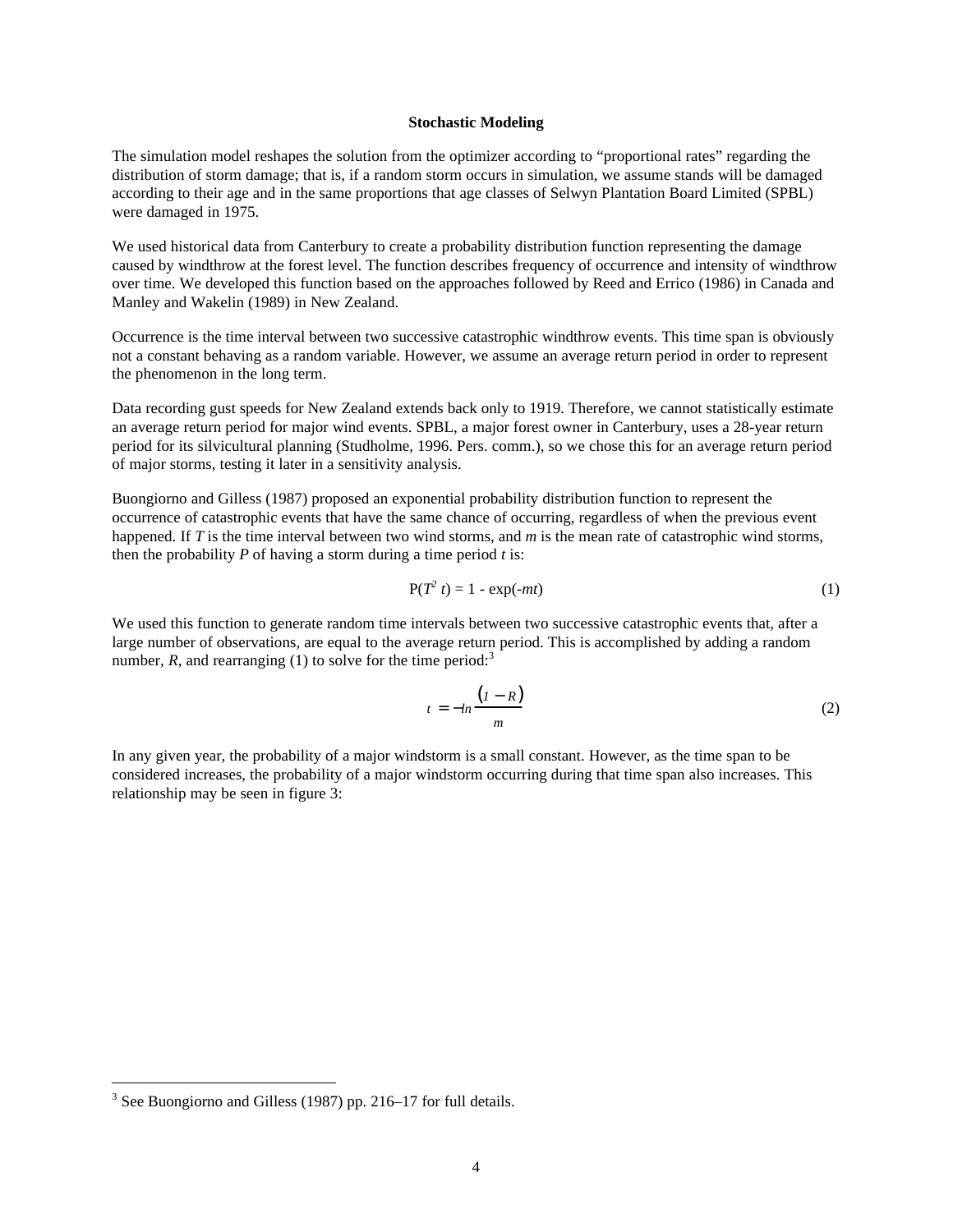

Function (2) is used as many times as necessary over the planning horizon in order to provide a frequency distribution for the desired planning variable. For this analysis, we chose NPV as the planning variable. As a result we can foresee not only the expected value of the decision criterion but also the likelihood of realizing a much higher or a much lower value. If the calculated NPV's are normally distributed or symmetrical about the mean, then a t-distribution may be used to approximate the distribution (Gottfried 1984).

Determining the number of random events required for the desired confidence level is a two-step process. First, a trial is run with 100 simulations and its mean and standard deviation are calculated. Then, based on these statistics, the desired confidence interval for the mean and the number of simulations required to achieve this may be estimated based on the t-distribution (Gottfried 1984).

Number of observations required 
$$
n = \left(\frac{t * s}{x * \overline{Y}}\right)^2 + 1
$$
 (3)

where:

| $^{\dagger}$                  | $=$ | the t-statistic based on the desired confidence level                |
|-------------------------------|-----|----------------------------------------------------------------------|
| -S                            | $=$ | the calculated standard deviation for the NPV in the trial run       |
| X<br>$\overline{\phantom{0}}$ | $=$ | desired percentage range for the mean (e.g. 0.01 is $\pm$ 1 percent) |
| Y                             | $=$ | the calculated mean for the NPV in the trial run                     |

While our distribution is not symmetrical about the mean, we took the results of this formula and arbitrarily doubled the number of simulations to ensure we had an adequate number of runs.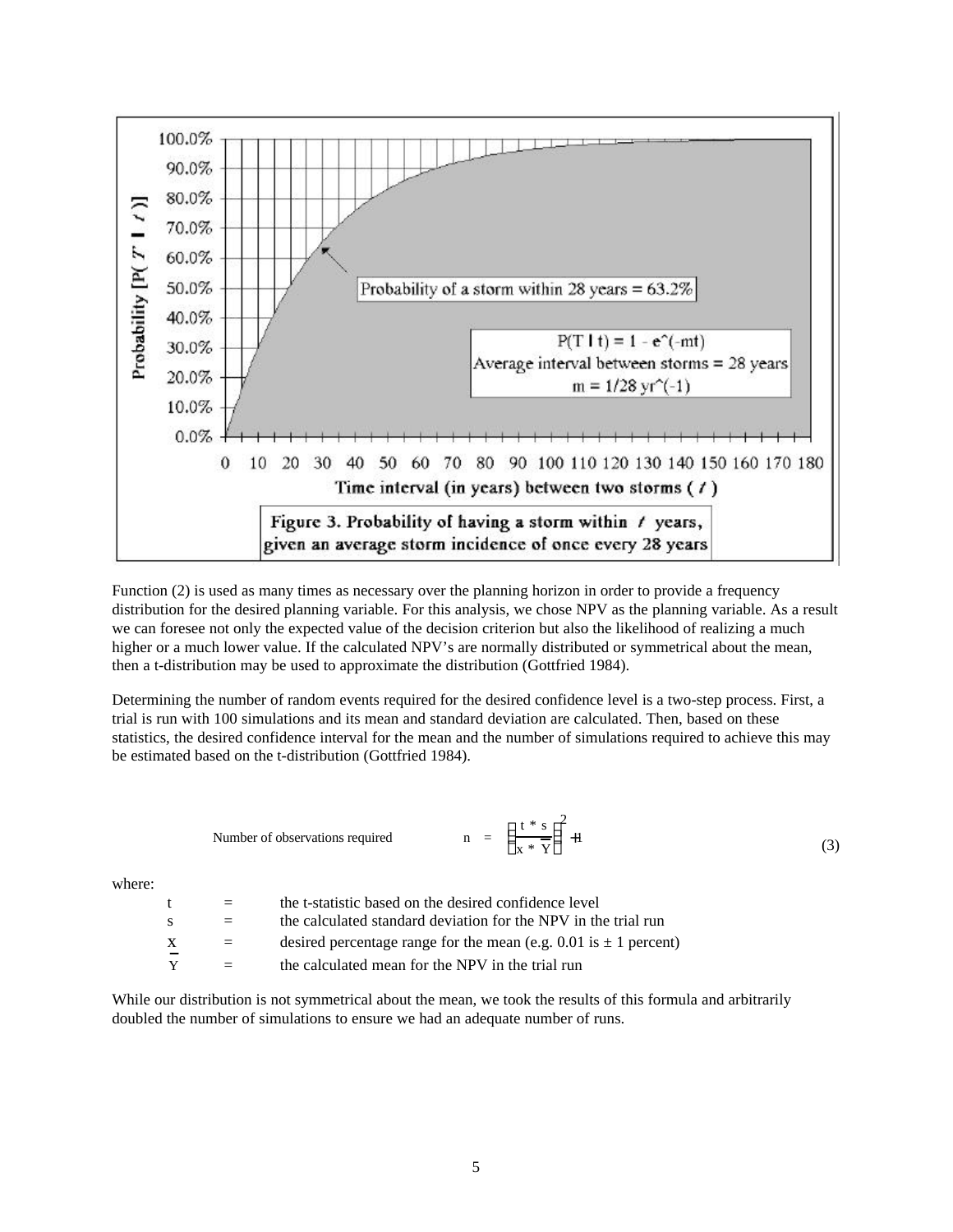### **CASE STUDY**

We ran the model using data for a portion  $(8,412 \text{ ha})$  of the forest estate owned by SPBL. SPBL is a local authority trading enterprise, which is essentially a limited liability company owned by local government organizations. SPBL's estate is mostly *Pinus radiata D.Don* (radiata pine) planted largely in the Canterbury Plains.

We made several assumptions to simplify the study:

- All simulations were over a 50-year planning horizon;
- Time was aggregated into 5-year periods in order to reduce the number of decision variables and because the model assumes that the period of recovery is the same as the aggregation of time;
- There is no price penalty for timber blown down and harvested in relation to unblown harvested timber.
- Twenty percent of the timber volume was assumed to be lost due to windthrow;
- We only attempted to model SPBL's radiata pine. This species makes up 90 percent of SPBL's estate.
- Costing was kept constant.<sup>4</sup>

We used volume and regulation constraints in optimizing the harvesting scheduling problem. We constrained volume so that from one period to the next, it did not vary more than 10 percent. We set up regulation constraints to achieve at least 1,500 ha in each of the first four age classes at the end of the planning horizon. The optimized solution produced a NPV after taxes of \$43.208 million. However, this value does not include windthrow risk.

We used preliminary sample of 100 runs to estimate that approximately 550 runs were required to return a 95 percent confidence interval. We arbitrarily doubled this to ensure that we achieved an adequate confidence level. The average NPV after taxes under stochastic conditions was \$38.278 million, an average reduction of 11 percent over the deterministic case. The minimum value was \$24.152 million and the maximum was \$43.301 million.

The frequency distribution of these stochastic NPVs by \$2 million classes is shown in figure 4. This does not follow a normal distribution. The overall trend is increasing in relative frequency (probability) from left to right, which means that there are better chances in getting NPVs closer to the stochastic maximum than to the stochastic minimum.



<sup>&</sup>lt;sup>4</sup> These costing, price, and timber recovery assumptions were based on personal communications with staff from Selwyn Plantation Board Limited.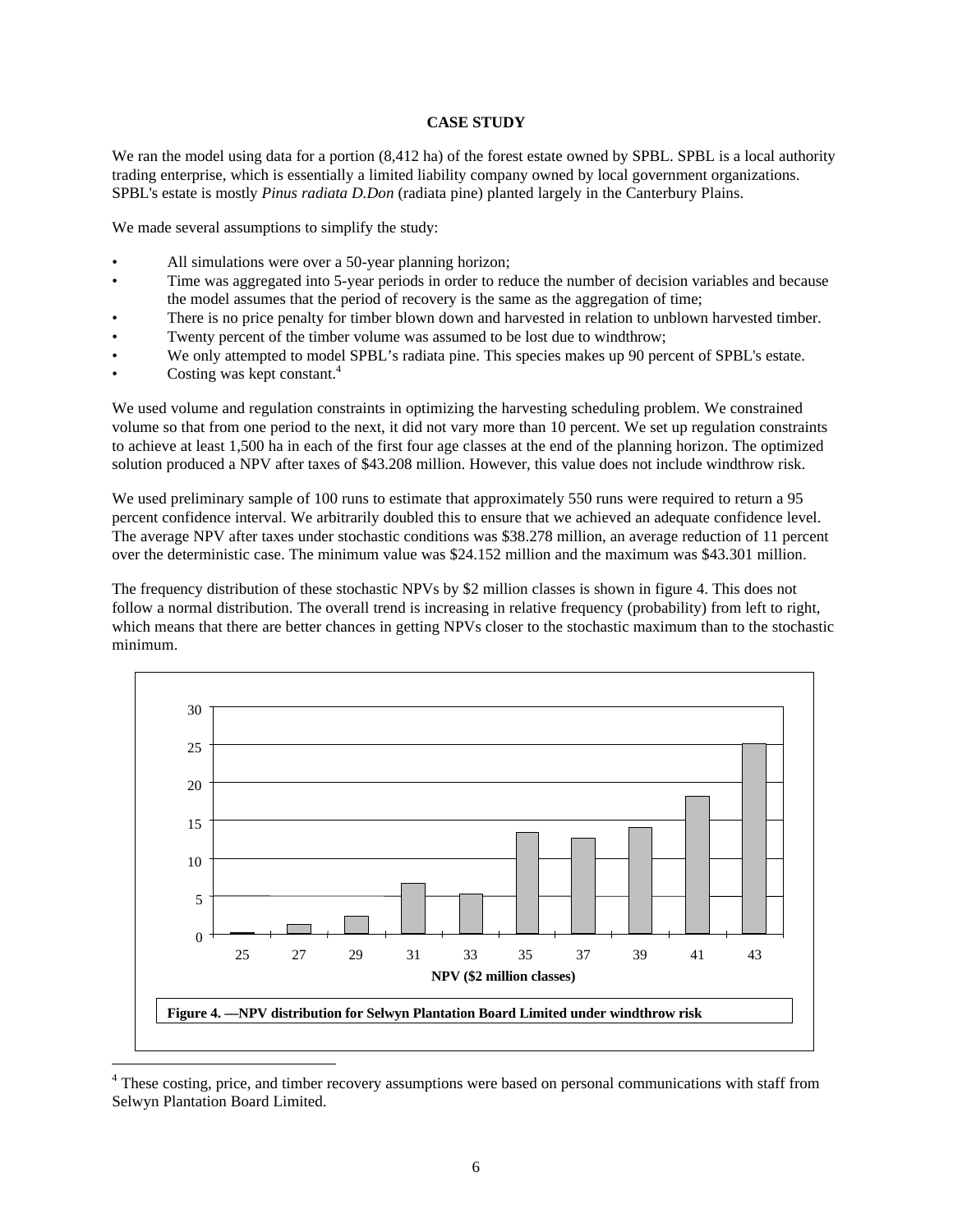The lowest NPVs relate to cases in which there are frequent windthrows early in the planning horizon. In the case where no windthrow takes place, the stochastic solution is identical to the deterministic solution. Curiously, there are cases where the stochastic NPV is higher than the deterministic NPV. This is due to the regulation constraints in the optimization and to the way we have calculated NPV in the objective function. We have included only cash flows in the formulation and a value for the residual forest area. There are simulation runs in which the only windthrow occurs late in the planning horizon. These cases allow more fallen timber to be recovered in the final periods than would be allowed under deterministic conditions.

#### **SENSITIVITY ANALYSIS**

We ran sensitivity analyses on the significant variables in the analysis; that is, establishment costs, prices, recovery assumptions, and return period for the windstorms. Changes in NPV due to changes in the first three variables are shown in table 1.

| Variable                                         | Percentage decrease in NPV |  |
|--------------------------------------------------|----------------------------|--|
| Establishment cost increases                     | 0.22%                      |  |
| Log price decreases<br>Recovery factor decreases | 0.40%<br>0.50%             |  |

**Table 1. —Decrease in NPV due to a one-percent change in selected variables**

We also analyzed the sensitivity of the solution in relation to the return period. We varied the average return period by 5 years and by 10 years. Varying the return period by 5 years had little impact on NPV. NPV decreased by 1.8 percent given a 23-year return period and increased by 1.7 percent given a 28-year return period. Varying the return period by 10 years had more of an impact. NPV decreased by 4.6 percent given an 18-year return period and increased by 3.0 percent given a 38-year return period.

### **COMPARISON BETWEEN SIMULATION AND OPTIMIZATION**

While simulations are useful to illustrate the risk associated with forestry, they do not produce an optimal solution. In order to test the degree of suboptimality, we compared the suboptimal solution provided by the simulator with a reoptimised solution following simulated windthrows in two selected runs. Both had only one windthrow in the planning horizon. In the first run, the windthrow occurred early. In the second, the windthrow happened more towards the middle of the planning period. There was very little difference in the resulting net present values.

## **Table 2. —Difference in NPV between a sub-optimal simulation and an optimization in two selected stochastic runs**

| Year of windthrow | Simulation | Optimization | Percent difference |  |  |  |
|-------------------|------------|--------------|--------------------|--|--|--|
|                   |            |              |                    |  |  |  |
| 2                 | 30.322     | 31.009       | 2.2                |  |  |  |
| 18                | 38.627     | 38.639       | 0.003              |  |  |  |

Where windthrow occurs early, the difference between the two methodologies is greater. However, even if the windthrow occurs early, the difference between the simulation results and reoptimized results is small.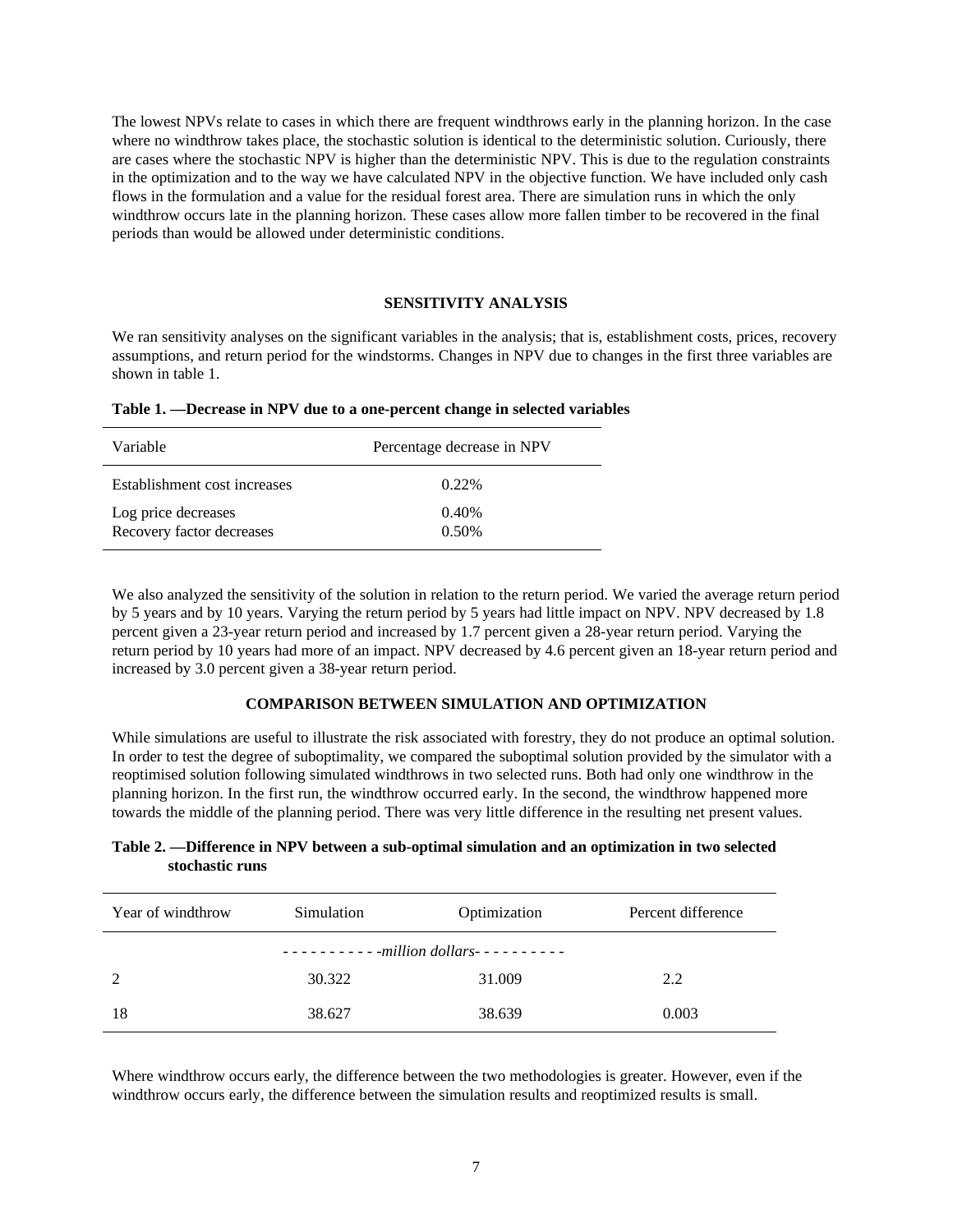#### **DISCUSSION**

This study demonstrated a methodology for examining the wind risk associated with a forest estate. It is a relatively simple combination of models. A model able to reoptimize between windthrow events would be more accurate than the model proposed here. However, such a problem becomes more complex and takes much longer to solve. We do not feel that the added complexity is justified by the added accuracy.

There were not large differences between the NPV produced by optimization and the average NPV produced by simulation incorporating windthrow risk. Part of the reason for this is the assumptions regarding recovery and the length of time over which fallen trees may be recovered. Canterbury has relatively high recovery rates and blownover trees remain harvestable for a relatively long time. Silviculture in Canterbury has been adapted to accommodate the northwest winds.<sup>5</sup> Trees are planted and roading is designed with the expectation that the trees will be blown over during the rotation. There is no deep ripping and no high pruning in the plains because when the wind does come, it is preferable that the trees blow over rather than snap off. If they blow over and take a root plate with them, they can stay alive for up to five years.

There were not large differences between the deterministic and average stochastic NPVs, but this does not mean that the simulation is a waste of time. The simulations do provide decision-makers with an idea of the range of achievable NPVs and also provide a quantification of the degree of risk that the enterprise is bearing. Simulation can be used to give an idea of the magnitude of the events.

The simulations can also provide decision-makers with an idea of the importance of various factors in the profitability of their operations following windthrow. For example, in these runs we found that while NPV was not very sensitive to the average return period of the wind, it was highly sensitive to the recovery factor and to establishment costs. Two ways to increase NPV would be to improve the recovery factor by finding suitable use for broken trees (chips, poles, pulplogs, small sawlogs, etc.), or to adopt new establishment techniques aimed to reduce costs.

This is a first step in modeling wind risk at the estate level. The modeling system could be modified and improved. Additional species could be incorporated along with their relative susceptibility to wind. Models could consider tree thinning since trees that have just been thinned tend to be very susceptible to wind for a few years until they become windfirm. Impacts of defects later appearing in trees that were not blown over could be incorporated. Further study of the conditions under which trees are blown down could lead to more accurate predictive models of which stands will blow down and under what conditions. The goal of this model and any future improvements is to provide managers and investors with tools that can help them to better understand and manage the risks they take in forestry.

# **LITERATURE CITED**

BUONGIORNO, J., AND J.K. GILLESS. 1987. Forest simulation with random events. In *Forest management and economics*, pp. 215–29. New York: Macmillan Publishing Company.

COLLINS, J. 1988. Cyclone Bola and its impact on the forestry sector. *New Zealand Forestry*. 33(1): 4–5.

- GOTTFRIED, B.S. 1984. *Elements of stochastic simulation*. Englewood Cliffs, NJ: Prentice-Hall, Inc.
- MANLEY, B., AND S. WAKELIN. 1989. Modelling the effect of windthrow at the estate level. In *Workshop on wind damage in New Zealand exotic forests*. New Zealand Forest Research Institute Limited Bulletin 146: 66– 72. Rotura, NZ.
- MILLER, K.F., AND C.P. QUINE. 1991. Forestry practice: wind. In *Forestry commission handbook no. 6*, ed. Hibberd, B.G., 139–46. London, U.K.

<u>.</u>

 $<sup>5</sup>$  See Studholme (1995) for a detailed description of the silviculture adopted.</sup>